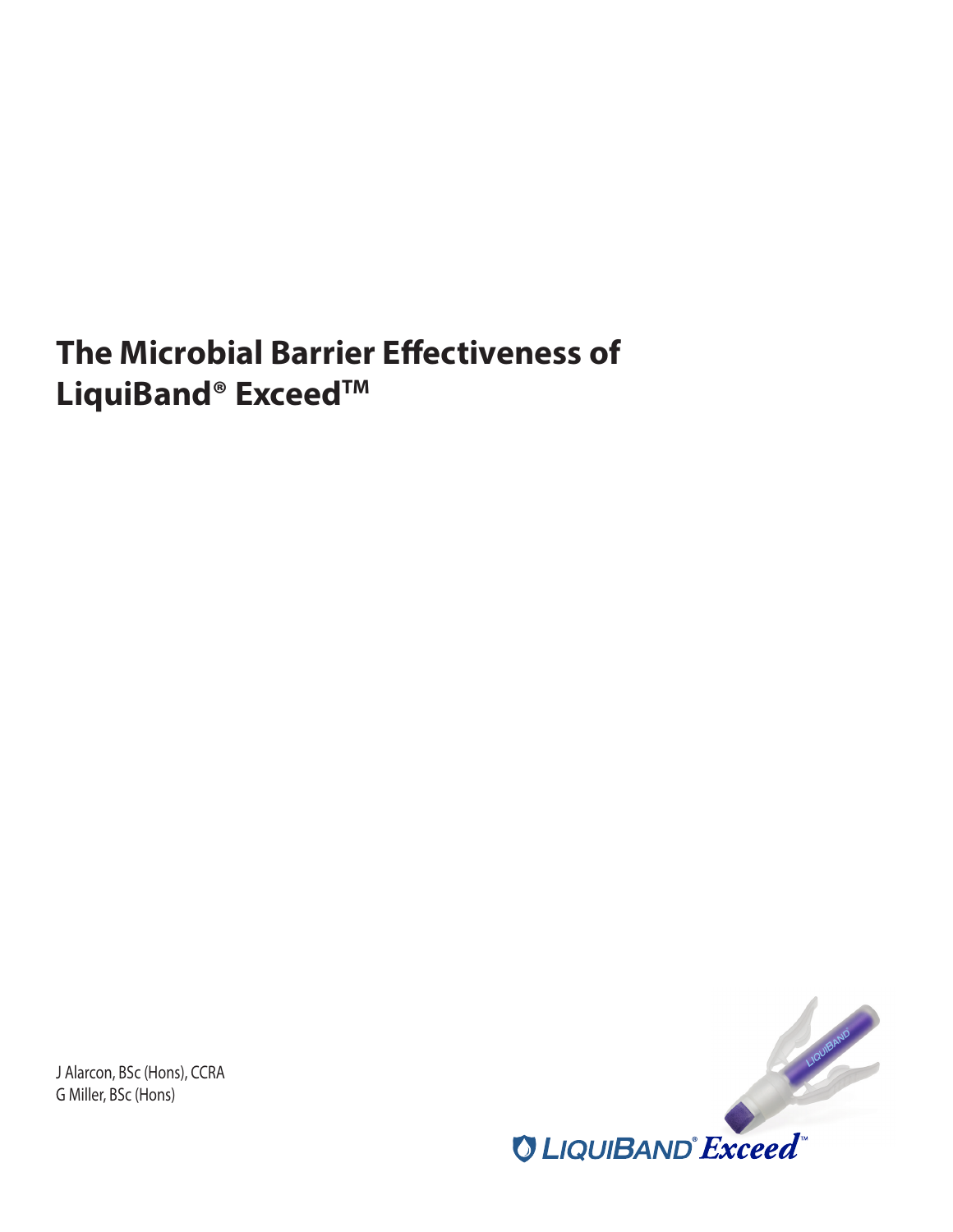## **Background:**

Cyanoacrylate Topical Skin Adhesives (TSA) continue to gain acceptance as effective alternatives to conventional suture and staple closures in a wide variety of medical applications. LiquiBand® Exceed™, a new 2-octylcyanoacrylate adhesive device, has recently gained regulatory approval for topical wound closure. This device features a unique, winged applicator that along with a novel elliptical felt tip, provides broad and even application of adhesive to the wound site. The LiquiBand® Exceed™ Topical Skin Adhesive has been demonstrated to retain flexibility without cracking when subjected to standardized test methodology for determining adhesive film flexibility\* on pig skin substrate ex vivo.<sup>1</sup> Along with strength and flexibility of closure and cosmetic outcome, effectiveness of microbial barrier is also an important clinical requirement requiring review. Microbial contamination of wound sites often results in surgical site infection (SSI) that are reported following 10-20% of all surgical procedures.<sup>2</sup> Approximately 157,500 cases of SSI were reported in US acute-care hospitals in 2011 resulting in an estimated cost of treatment for each case ranging between USD\$10,000 - \$25,000. $34$ Preventive strategies, such as providing an effective barrier to infection, may help alleviate this considerable strain to healthcare resources. In this study, the barrier properties of LiquiBand® Exceed™ Topical Skin Adhesive are evaluated in vitro against various pathogenic gram positive, gram negative, yeast, and mold organisms commonly implicated in surgical site infections (SSI), including antibiotic resistant MRSA (S. aureus).

## **Objective:**

To determine the effectiveness of an intact film of LiquiBand® Exceed™ Topical Skin Adhesive as a microbial barrier to in vitro challenge from a variety of pathogenic bacteria, yeast and mold species.

## **Methodology:**

Testing was performed using industry standard methodology for determining barrier properties of cyanoacrylate films against microorganisms. A single layer of LiquiBand® Exceed™ Topical Skin Adhesive was applied, in accordance with manufacturer's instructions for use, to nutrient-rich agar plates, impregnated with a color indicator that respond to microbial colonization. Eight different pathogenic bacteria, yeast and mold species  $(1-2x10^6$  CFU) were applied directly on top of the cyanoacrylate film, and then incubated for 7 days at 30-35°C. One hundred plates were tested per species for a total of 800 inoculations. Plates were visually inspected at day three and day seven, and the adhesive barrier was deemed to remain intact when the underlying agar media remained unchanged in color, as compared to a negative control.



**Figure 1:** Image of a test plate following inoculation.

#### **Results:**

LiquiBand® Exceed™ Topical Skin Adhesive was found to maintain an effective barrier for three days, preventing contamination of underlying agar in 99.5% total plates assessed (Figure 1). Specifically, 100% of plates inoculated with E. coli, S. aureus spp. and Asp. brasiliensis remained uncontaminated, as did 99% of plates inoculated with the other four species tested. At seven days post-inoculation, the LiquiBand® Exceed™ Topcal Skin Adhesive film continued to provide an effective barrier in 100% of plates inoculated with both S. aureus species, including MSRA and was found to provide an effective barrier for seven days post bacterial challenge in 97.9% of all tests conducted (Table 1).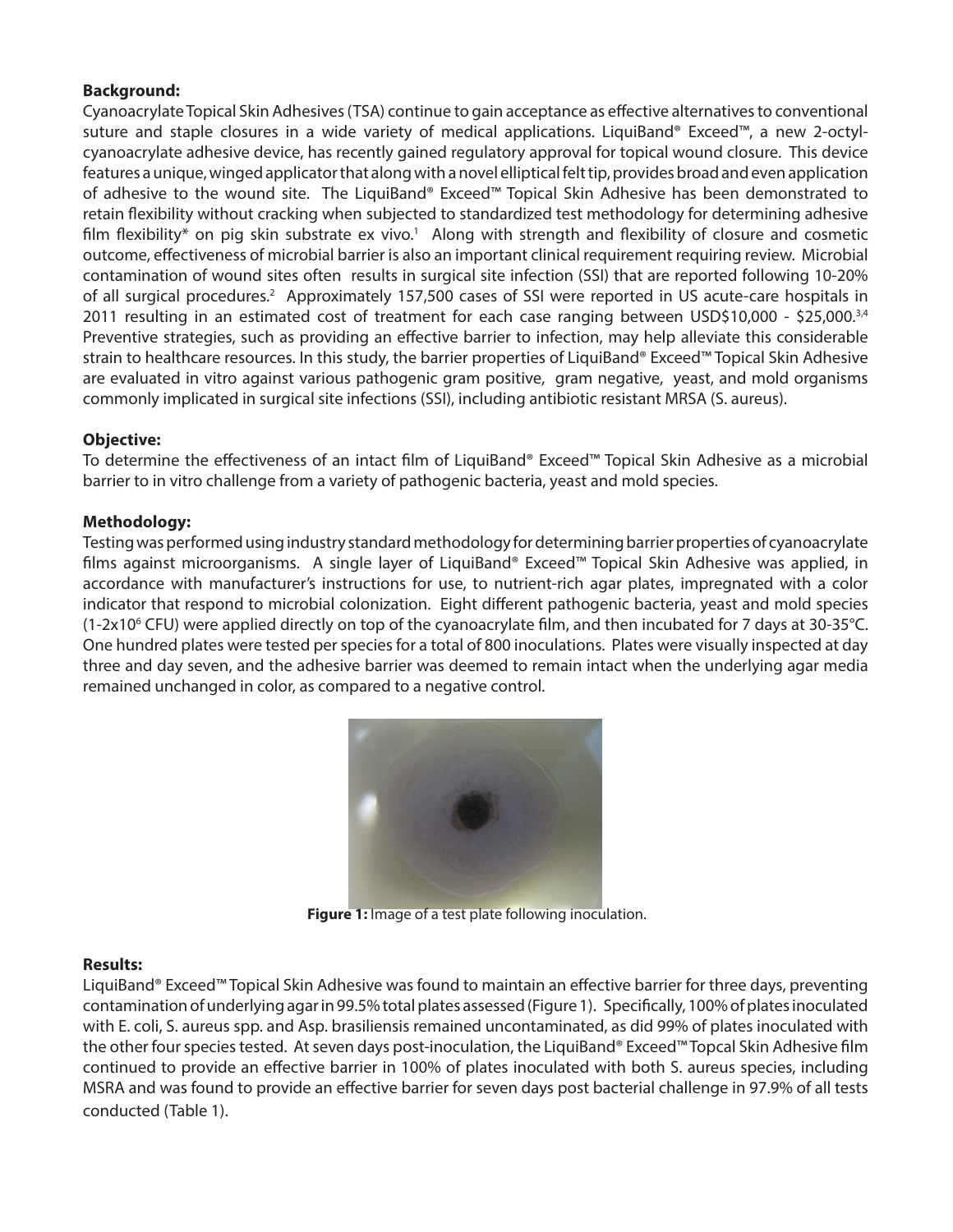|                                                    |              |                      | % maintaining microbial<br><b>barrier</b><br>$(n = 100 \text{ tests})$ |       |
|----------------------------------------------------|--------------|----------------------|------------------------------------------------------------------------|-------|
| <b>Organism</b>                                    | <b>ATCC#</b> | <b>Challenge CFU</b> | Day 3                                                                  | Day 7 |
| C. albicans                                        | 10231        | $1.245 \times 10^6$  | 99                                                                     | 99    |
| E. coli                                            | 8739         | $1.275 \times 10^6$  | 100                                                                    | 95    |
| S. aureus (MRSA)                                   | 4330         | $1.095 \times 10^6$  | 100                                                                    | 100   |
| S. aureus                                          | 6538         | $1.210 \times 10^6$  | 100                                                                    | 100   |
| S. epidermidis                                     | 12228        | $1.250 \times 10^6$  | 99                                                                     | 95    |
| Ps. aeruginosa                                     | 9027         | $1.975 \times 10^6$  | 99                                                                     | 97    |
| E. cloacae                                         | 13407        | $1.450 \times 10^6$  | 99                                                                     | 98    |
| Asp. brasiliensis                                  | 16404        | $1.250 \times 10^6$  | 100                                                                    | 99    |
| % maintaining microbial barrier ( $n = 800$ tests) |              |                      | 99.5                                                                   | 97.9  |



Table 1: Details of test methods and percentage of agar plates coated with cyanoacrylate film applied by LiquiBand® ExceedTM Topical Skin Adhesive maintaining barrier to various pathogenic microorganism species 3 to 7 days post challenge. The figure on the right of the table represents percent of barrier maintained against all species.



**Figure 2:** Percentage of agar plates coated with cyanoacrylate film applied by LiquiBand® Exceed™ Topical Skin Adhesive maintaining barrier to various pathogenic microorganism species 3 to 7 days post challenge.

#### **Conclusions:**

In this in vitro evaluation, LiquiBand® Exceed™ Topical Skin Adhesive provided an effective barrier to contamination, despite challenge from high concentrations of pathogenic bacteria, yeast and mold species. As previously mentioned, microbial contamination of the wound site can result in SSI.<sup>2</sup> The adhesive barrier was found to be robust, with 99.5% of the test plates uncontaminated three days post inoculation and 97.9% uncontaminated seven days post inoculation by eight different pathogenic microorganism species. Previous clinical studies have demonstrated that within 48-72 hours of wound closure, the natural wound healing cycle results in an effective microbial barrier<sup>5,6</sup>. A wound closure device that provides an effective barrier for up to 72 hours would provide sufficient time to allow for the natural wound healing process. Ideally, the wound closure device would resist cracking from wound site flexion, as previously demonstrated following ASTM testing of LiquiBand® Exceed™ Topical Skin Adhesive.<sup>1</sup> Overall, these results demonstrate the potential for LiquiBand® Exceed™ Topical Skin Adhesive to provide a flexible and robust wound closure, and an effective barrier to microorganism contamination.